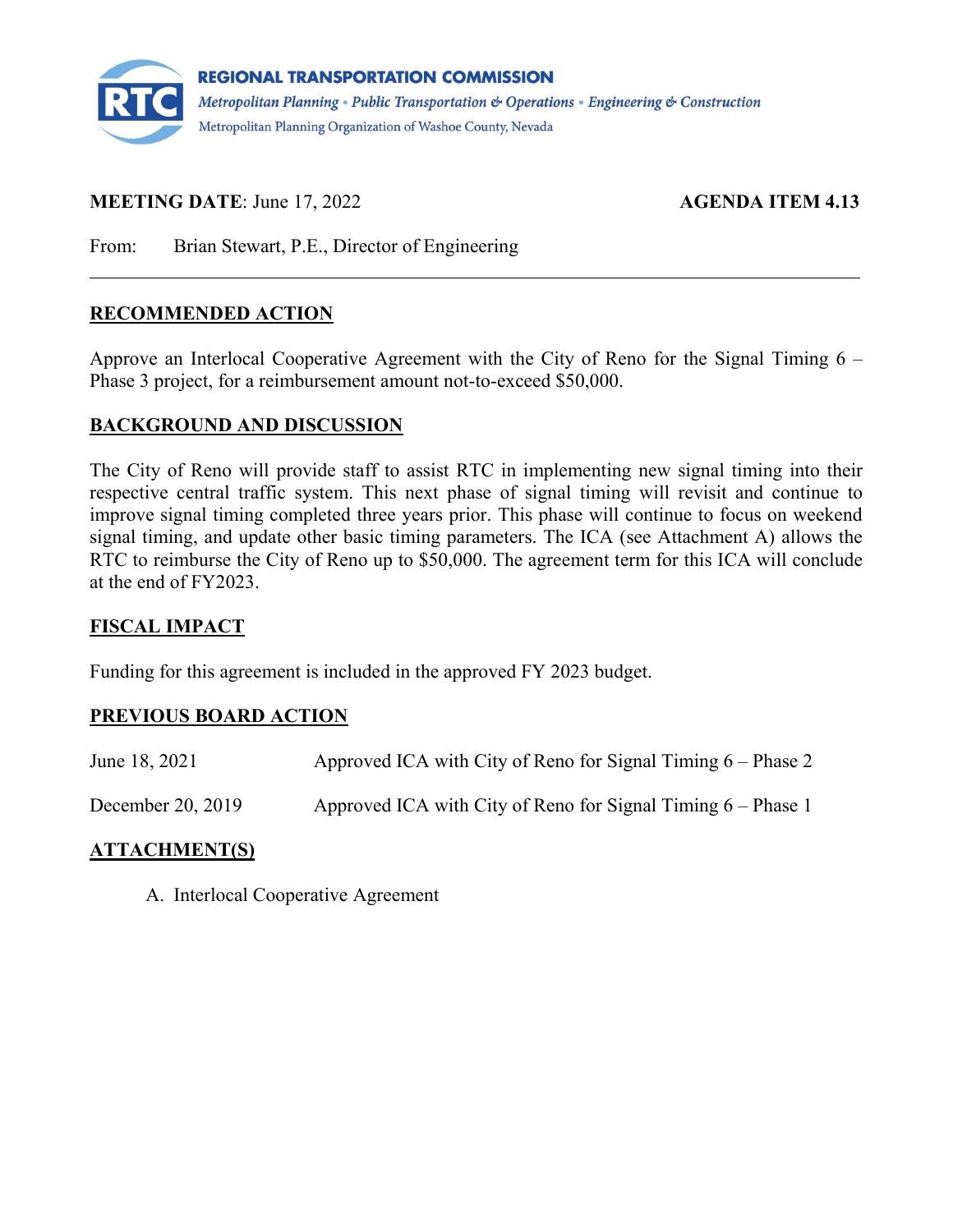#### TRAFFIC SIGNAL TIMING 6 – PHASE 3 INTERLOCAL AGREEMENT

This Interlocal Agreement (the "Agreement") is made and entered into on 2022, by and between the City of Reno (hereinafter "Reno"), and the Regional Transportation Commission of Washoe County (hereinafter "RTC").

WHEREAS, the parties to this Agreement are public agencies and authorized to enter into agreements in accordance with NRS 277.080 through 277.180; and

WHEREAS, NRS 277.110 authorizes any two or more public agencies to enter into agreements for the "joint exercise of powers, privileges and authority"; and

WHEREAS, pursuant to NRS 277.180, if it is reasonably foreseeable that a public agency will be required to expend more than \$25,000 to carry out such an agreement, the agreement must set forth fully the purposes, powers, rights, objectives and responsibilities of the parties, be ratified by appropriate official action of the governing body of each party, and be in writing; and

WHEREAS, RTC has developed a Signal Timing Improvement Project (hereinafter called "Project") to fund improved signal timing within the Reno jurisdictional Boundaries; and

WHEREAS, Reno owns, operates, and maintains the traffic signal central system, individual traffic signals and field signal timing plans; and

WHEREAS, The RTC has funds available for reimbursement of direct salary and benefit hourly rates for Reno staff working directly on the Project; and, ghts, objectives and responsibilities of the parties, be<br>rining body of each party, and be in writing; and<br>C has developed a Signal Timing Improvement Pre<br>ed signal timing within the Reno jurisdictional Boundar<br>o owns, ope

WHEREAS, Reno supports utilization of its staff on a reimbursable basis for work associated with Project; and

NOW, THEREFORE, in consideration of the premises and of the mutual covenants herein contained, it is mutually agreed by and between the parties as follows:

- A. RTC agrees to:
	- 1. Continue work with the Project Management Team (PMT) with Reno representatives to: oversee the selection of up to one-third of all traffic signals located with the Reno boundaries for review; review the design of revised signal timing and assist with the implementation of field signal timing changes.
	- 2. Reimburse Reno in the amount, not to exceed, \$50,000.00 for staff direct salary and benefit hourly rates associated with the Project at the rates listed in Attachment A (subject to automatic adjustment on November 1, 2022).
	- 3. Reimburse Reno quarterly for eligible invoiced Project costs within 30 days of receiving invoices from Reno.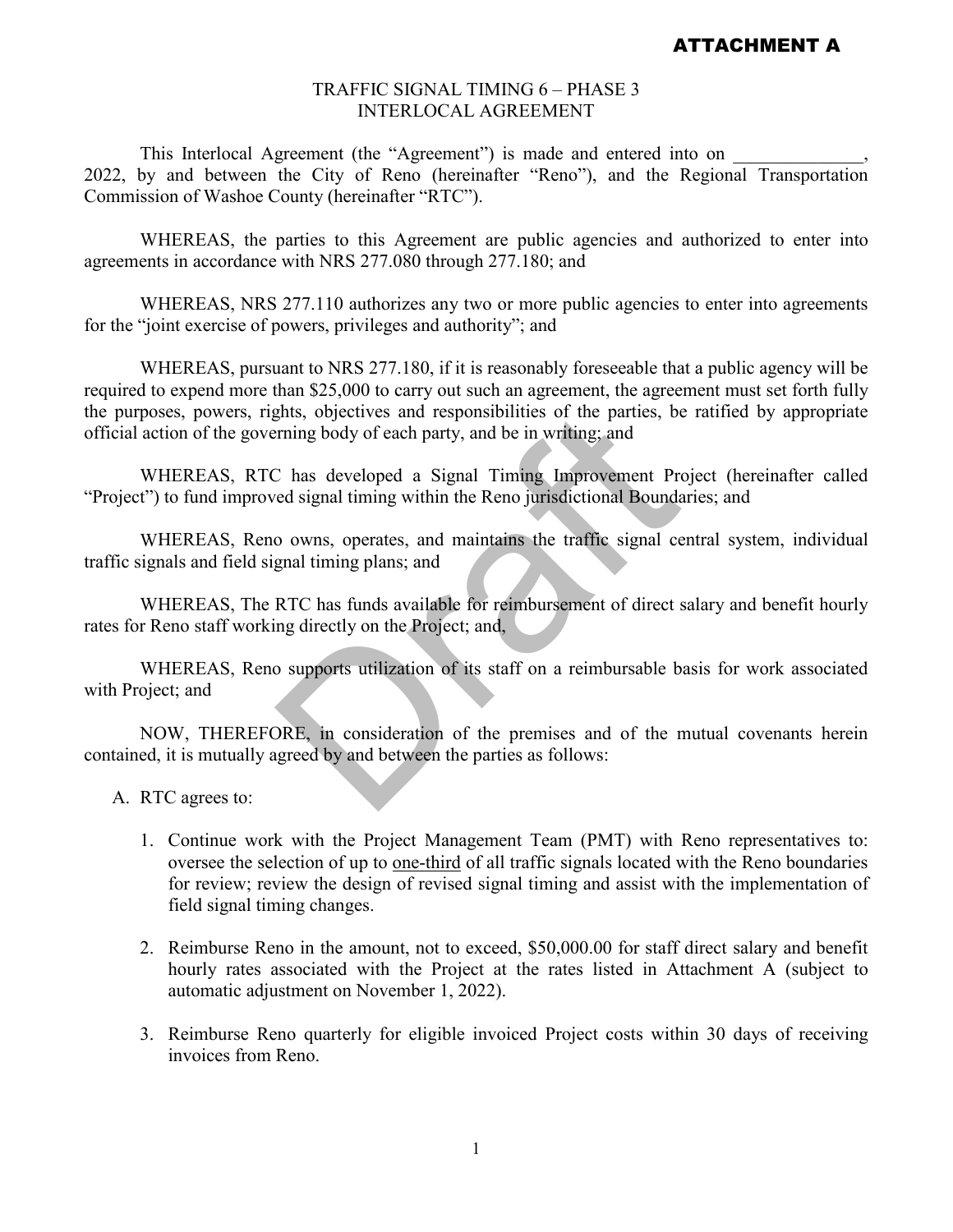- 4. RTC shall direct RTC staff to complete the work on the Project by June 30, 2023 to the satisfaction of Reno staff. The Project will be completed in compliance with current Institute of Transportation Engineers (ITE) practices.
- 5. RTC will submit proposed signal timing to Reno for review and approval.
- B. Reno agrees to:
	- 1. Assign a designee to represent Reno on the Project Management Team (PMT).
	- 2. Unless an updated rate is provided to the RTC, Reno shall invoice the RTC for actual Project staff costs incurred during the performance period of the Agreement for personnel based on rates established on Attachment A (subject to automatic adjustment on November 1, 2022).
	- 3. Invoice the RTC no later than June 30, 2023, for final billing of Project eligible costs.
	- 4. Attend regular PMT meetings.
	- 5. As work progresses on the Project, Reno shall provide the RTC with quarterly invoices for payment of eligible costs for the Project. The invoice shall be based upon and accompanied by auditable supporting documentation. Total reimbursement shall not exceed the total agreed upon amount. Invoices must be submitted to accountspayable@rtcwashoe.com. RTC's payment terms are 30 days after the receipt of the invoice. PMT meetings.<br>
	resses on the Project, Reno shall provide the RTC wigible costs for the Project. The invoice shall be based<br>
	supporting documentation. Total reimbursement shamount. Invoices must be submitted to <u>accountsp</u><br>
	- 6. To provide to the RTC all reporting and project documentation, as necessary for financial management.
	- 7. To retain ownership and maintenance responsibilities for the improvements consisting of the implemented signal timing as part of the Project.
	- 8. Maintain all records and documents relating to the Project for at least three (3) years after final payment has been received, and to make the records available for inspection by representatives of RTC upon request.
- C. It is mutually agreed that:
	- 1. The performance period of this Agreement is July 1st, 2022 to June 30, 2023. No reimbursement shall be made for work accomplished outside the performance period.
	- 2. Each party will cooperate with the other party and their agents in carrying out their respective responsibilities.
	- 3. Each party will assist the other party in communicating with the public regarding the provisions of this Agreement.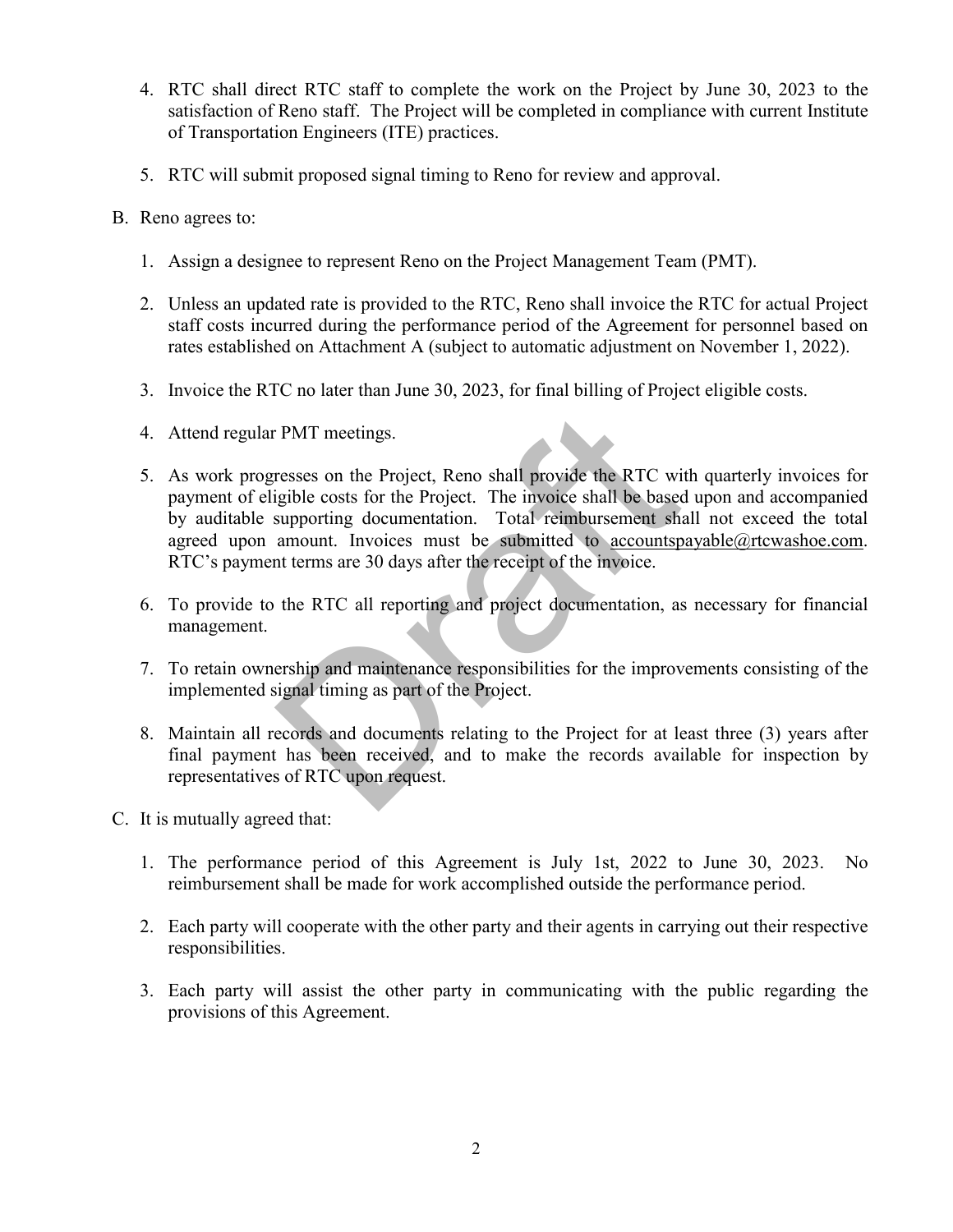4. Communications/notices required pursuant to this Agreement shall be as follows:

If to Reno: John Flansberg, P.E., Director of Public Works c/o Kurt Dietrich, P.E, PTOE, Traffic Engineer City of Reno P.O. Box 1900 Reno, NV 89505 If to RTC: Brian Stewart, P.E., Engineering Director c/o Andrew Jayankura, P.E., PTOE, RSP1 Project Manager Regional Transportation Commission 1105 Terminal Way, Suite 108 Reno, NV 89502

- 5. Subject to and without waiving the liability limitations in NRS Chapter 41, each party agrees to indemnify, defend and hold harmless the other party to the extent provided by law from and against any liability including, but not limited to, property damage, personal injury or death, proximately caused by the negligent or intentional acts or omissions of its officers, agents and employees arising out of the performance of this Agreement. defend and hold harmless the other party to the externy liability including, but not limited to, property daretly caused by the negligent or intentional acts or c ployees arising out of the performance of this Agreeme the
- 6. The laws of the State of Nevada shall be applied in interpreting and construing this Agreement.
- 7. The legality or invalidity of any provision or portion of this Agreement shall not affect the validity of the remainder of this Agreement.
- 8. This Agreement constitutes the entire understanding between the parties and shall not be modified unless in writing and signed by the parties.
- 9. It is not intended and this Agreement shall not be construed to provide any person or entity not a party to this Agreement, with any benefits or cause of action or to obligate the parties to this Agreement to any entity or person not a party to this Agreement.
- 10. In the event either party initiates litigation to enforce the terms of this Agreement, the prevailing party shall be entitled to recover its costs, including reasonable attorneys' fees.
- $1/1$

/ / /

 $1/1$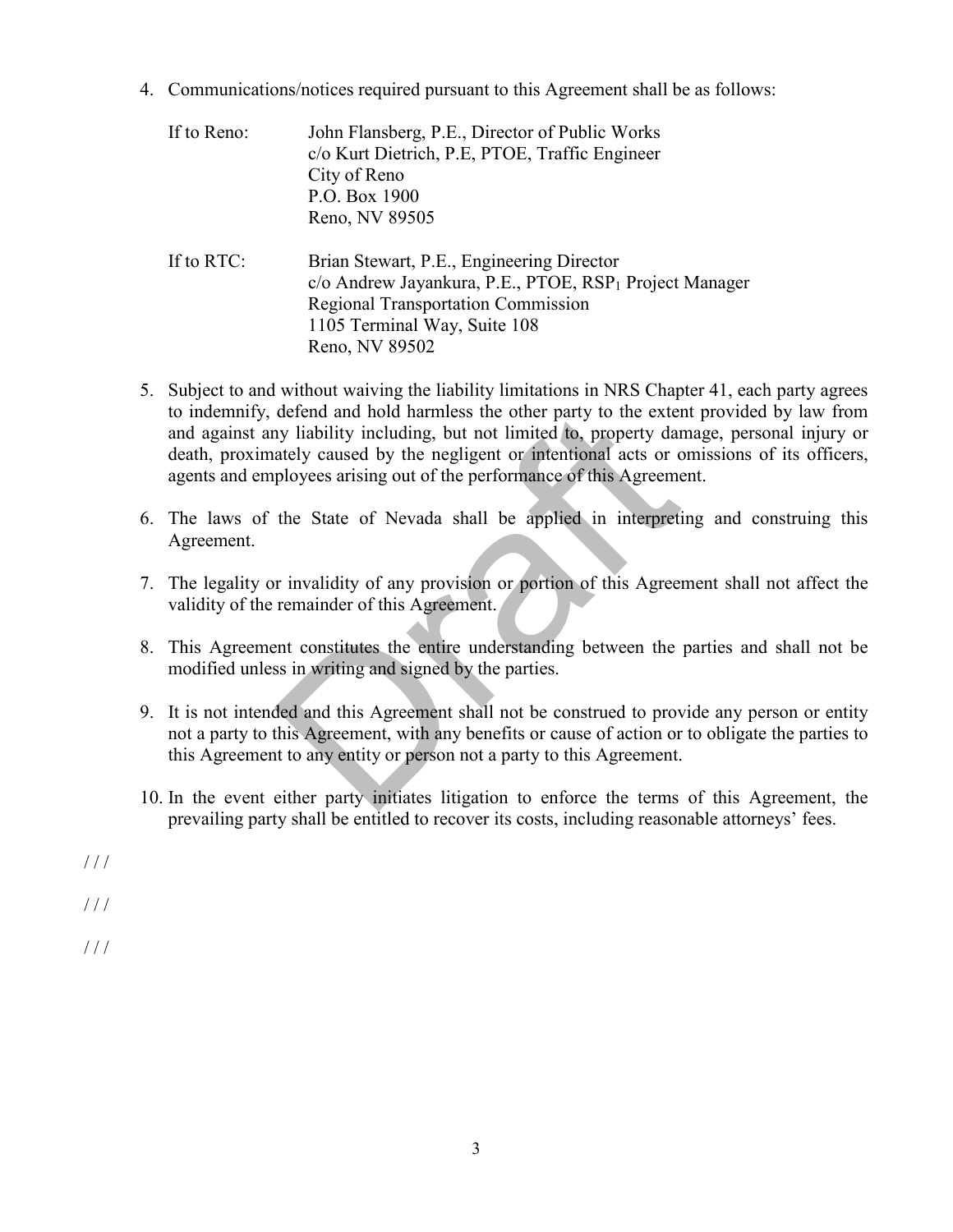IN WITNESS WHEREOF, the parties hereto have caused this Agreement to be executed on the date first above written.

REGIONAL TRANSPORTATION COMMISSION CITY OF RENO OF WASHOE COUNTY

Bill Thomas, AICP, Executive Director **Hillary L. Schieve, Mayor** 

By \_\_\_\_\_\_\_\_\_\_\_\_\_\_\_\_\_\_\_\_\_\_\_\_\_\_\_\_\_\_\_\_\_\_\_\_\_ By \_\_\_\_\_\_\_\_\_\_\_\_\_\_\_\_\_\_\_\_\_\_\_\_\_\_\_\_\_\_\_\_\_

APPROVED AS TO FORM:

\_\_\_\_\_\_\_\_\_\_\_\_\_\_\_\_\_\_\_\_\_\_\_\_\_\_\_\_\_\_\_\_\_\_\_\_\_\_\_ Deputy City Attorney

ATTEST:

 $\mathcal{L}=\{x\in\mathbb{R}^n:|x|<\infty\}$  , where  $\mathcal{L}=\{x\in\mathbb{R}^n:|x|<\infty\}$  Mikki Huntsman, City Clerk ATTEST:<br>Mikki Huntsman, City